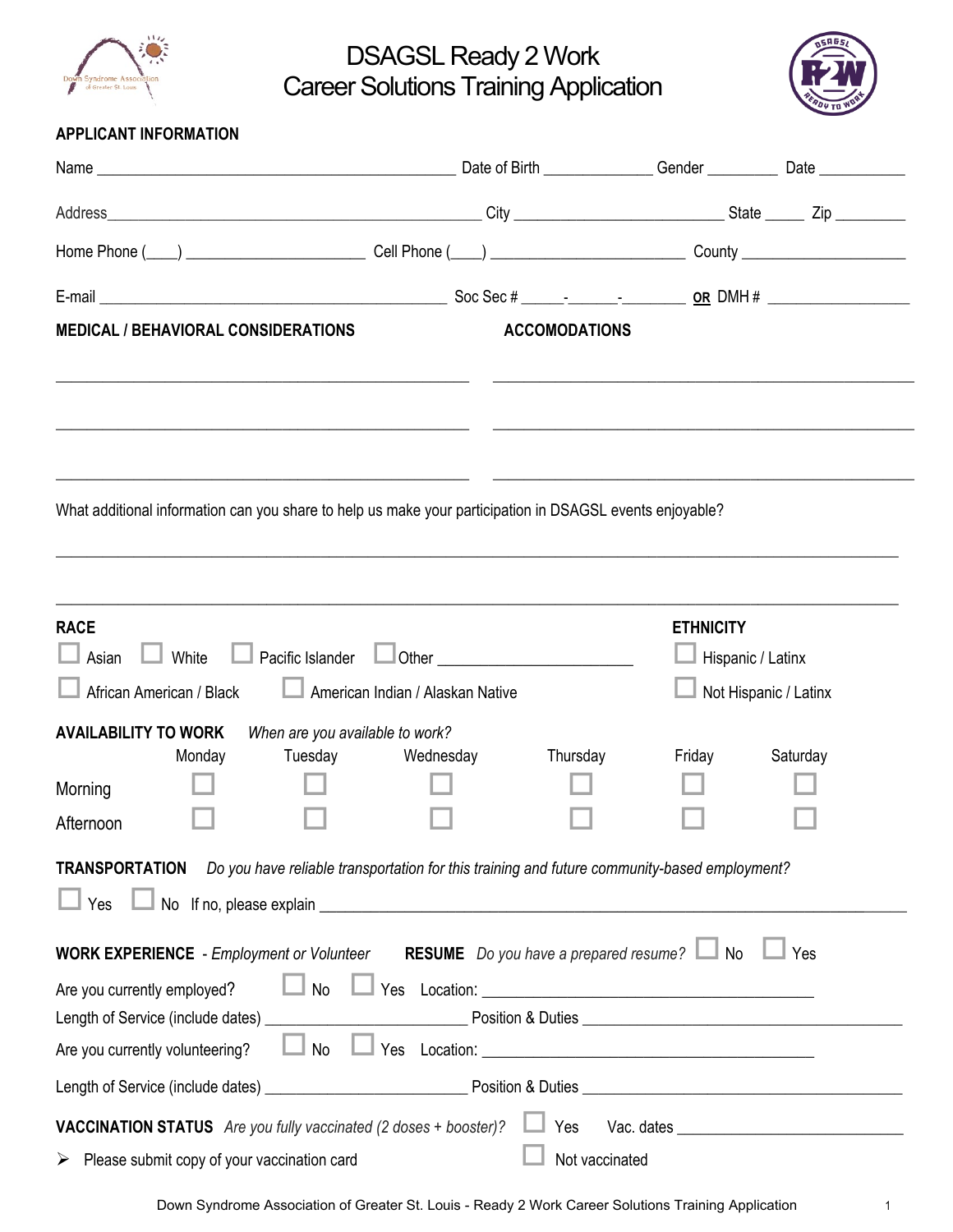## PREVIOUS EMPLOYMENT / VOLUNTEER POSITIONS

|                                                                |                                                                                                                                 | Location__________________________________ |
|----------------------------------------------------------------|---------------------------------------------------------------------------------------------------------------------------------|--------------------------------------------|
|                                                                |                                                                                                                                 |                                            |
|                                                                |                                                                                                                                 |                                            |
|                                                                |                                                                                                                                 |                                            |
|                                                                |                                                                                                                                 |                                            |
|                                                                |                                                                                                                                 |                                            |
|                                                                |                                                                                                                                 |                                            |
|                                                                |                                                                                                                                 |                                            |
| <b>CAREGIVER CONTACT INFORMATION</b>                           |                                                                                                                                 |                                            |
|                                                                |                                                                                                                                 |                                            |
|                                                                |                                                                                                                                 |                                            |
|                                                                |                                                                                                                                 |                                            |
|                                                                |                                                                                                                                 |                                            |
|                                                                |                                                                                                                                 |                                            |
|                                                                |                                                                                                                                 |                                            |
| <b>EMERGENCY CONTACT INFORMATION (If different than above)</b> |                                                                                                                                 |                                            |
|                                                                |                                                                                                                                 |                                            |
|                                                                |                                                                                                                                 |                                            |
|                                                                |                                                                                                                                 |                                            |
| Home Phone (                                                   |                                                                                                                                 | Relationship<br><u>Communicationship</u>   |
| WHAT IS YOUR DREAM JOB?                                        | <u> 1989 - Johann Stein, mars and de Britannich (b. 1989)</u>                                                                   |                                            |
|                                                                | HOBBIES AND INTERESTS What do you like to do when not working?                                                                  |                                            |
|                                                                |                                                                                                                                 |                                            |
|                                                                |                                                                                                                                 |                                            |
|                                                                | <b>SKILLS AND QUALIFICATIONS</b> What job skills do you have, please be specific? (Example: vacuum for 30 min, clean restrooms) |                                            |
|                                                                |                                                                                                                                 |                                            |
|                                                                |                                                                                                                                 |                                            |
| <b>SKILLS TRAINING</b>                                         | What skills would you like to learn in the Career Solutions training?                                                           |                                            |
|                                                                |                                                                                                                                 |                                            |
| <b>GOALS</b>                                                   | What are your goals for the Career Solutions training?                                                                          |                                            |